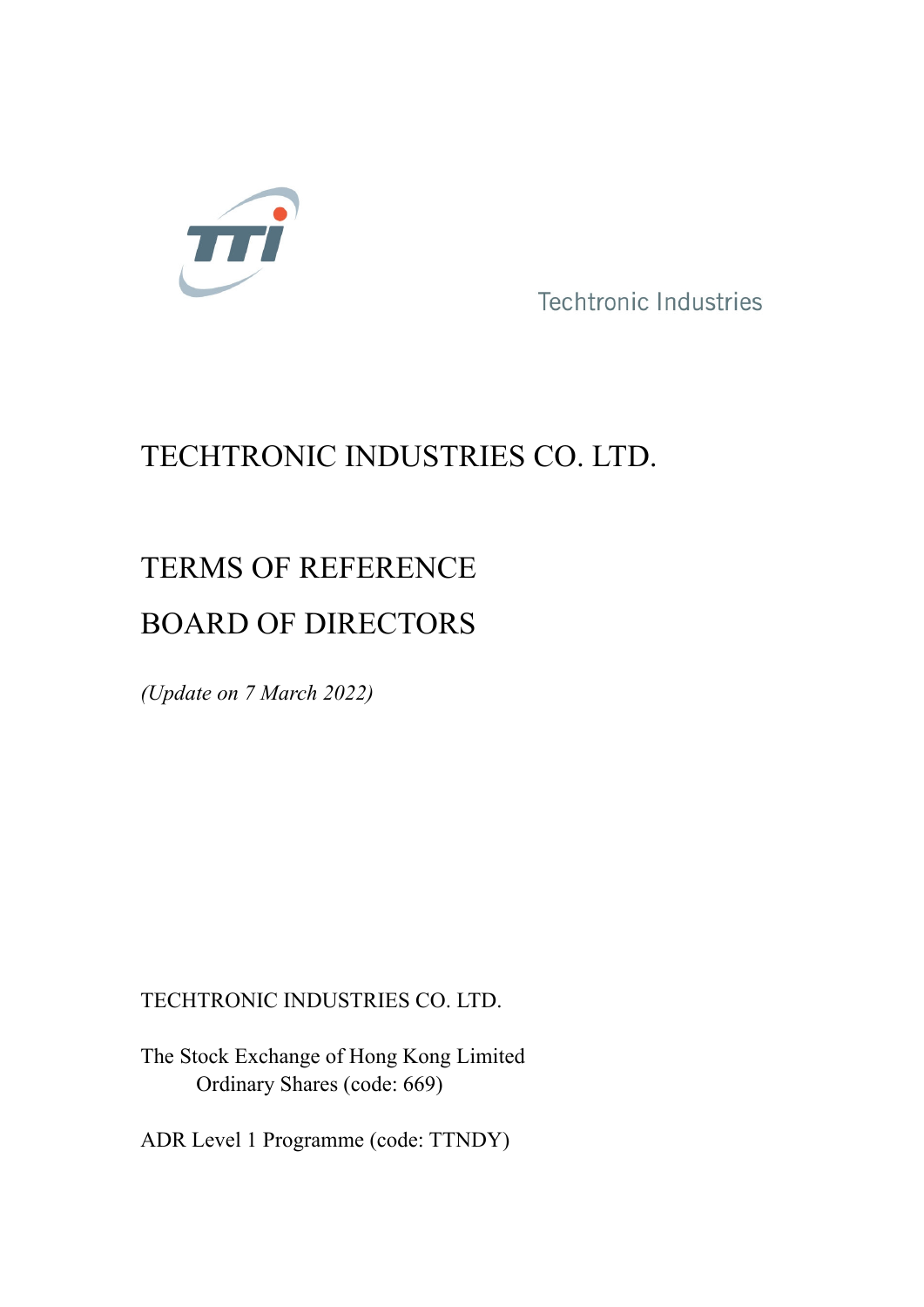# **Techtronic Industries Co. Ltd. (the "Company") Terms of Reference for the board of directors (the "Board")**

# **Members**

#### **Executive Directors**

Mr Horst Julius Pudwill (Chairman) Mr Stephan Horst Pudwill (Vice Chairman) Mr Joseph Galli Jr (Chief Executive Officer) Mr Patrick Kin Wah Chan Mr Frank Chi Chung Chan

#### **Non-executive Directors**

Prof Roy Chi Ping Chung *GBS BBS JP* Mr Camille Jojo

#### **Independent Non-executive Directors**

Mr Peter David Sullivan Mr Johannes-Gerhard Hesse Mr Robert Hinman Getz Ms Virginia Davis Wilmerding Ms Caroline Christina Kracht

# **Membership**

The Board consists of executive directors and non-executive directors (including independent non-executive directors) (Collectively, "Directors"). The Board shall include at least three independent non-executive directors, representing at least one-third of the Board, and at least one independent non-executive director who possesses appropriate professional qualifications, accounting or related financial management expertise in accordance with relevant regulatory requirements.

Directors are subject to retirement by rotation and re-election in accordance with the Articles of Association of the Company, that is, each Director is required to retire by rotation once every three years and that one-third of the Board must retire from office by rotation at each annual general meeting of the Company. Retiring directors are eligible to offer themselves for re-election at annual general meeting of the Company.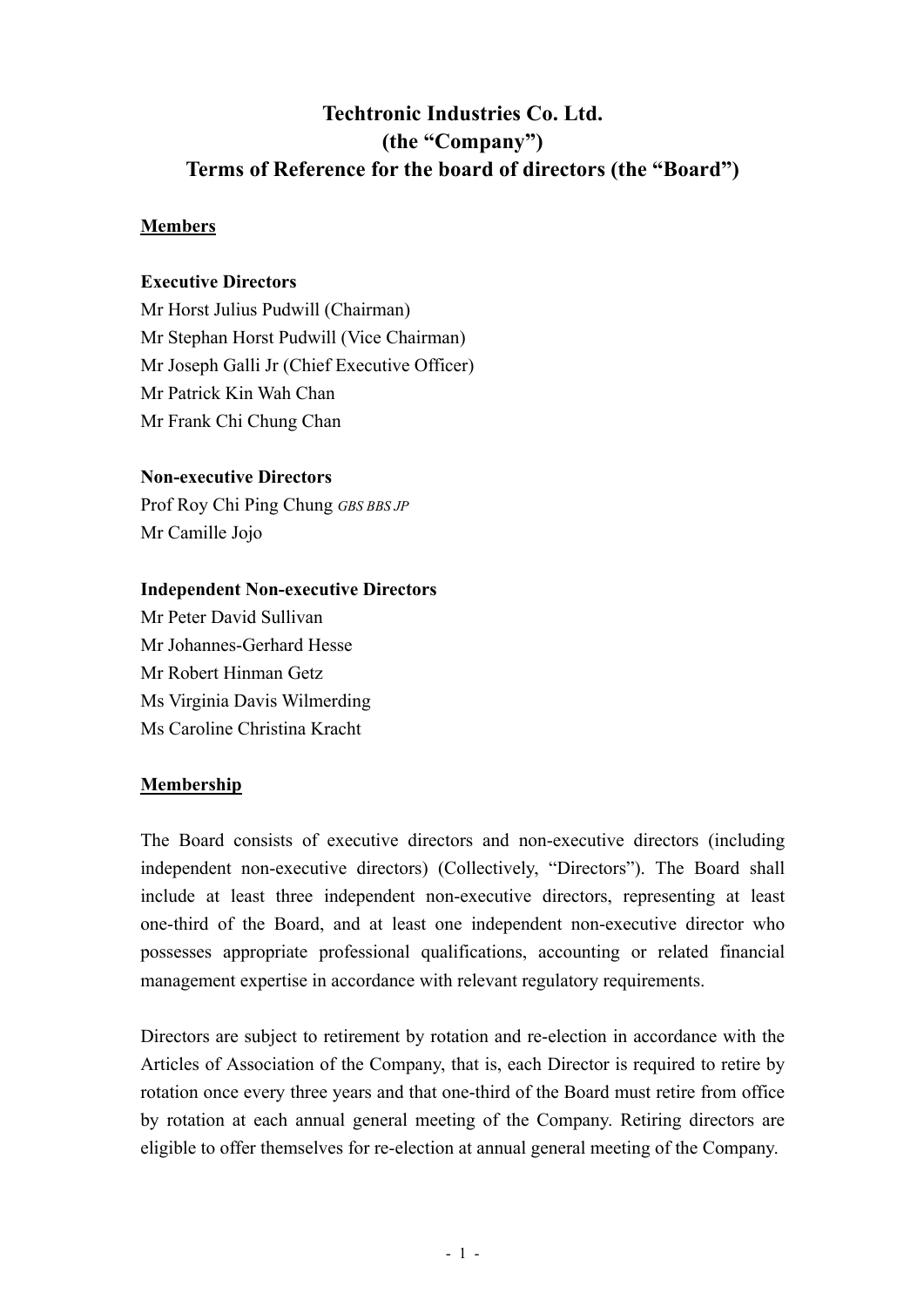The Chairman of the Board shall be elected or appointed by the Board from time to time and shall responsible for providing leadership for the Board and to ensure the Board works effectively to discharge its responsibilities.

The roles of the Chairman and the Chief Executive Officer shall be segregated and shall not be performed by the same individual.

The company secretary of the Company (the "Company Secretary") shall be the secretary of the Board.

# **Authority**

The authority of the Board is governed by the Company's Articles of Association.

The Board shall establish various committees as it considers necessary or appropriate to assist it in carrying out its responsibilities. As a minimum, the Board shall establish the Audit Committee, the Nomination Committee and the Remuneration Committee.

The Board has the authority to conduct any investigations required to fulfil its responsibilities and has the ability to consult professional advisers from time to time in the performance of its duties. Upon reasonable request, the Board shall resolve to provide independent professional advice to Directors to assist them to discharge their duties.

# **Board Meetings**

*Frequency* The Board should meet at least four times in a year and will meet more frequently as and when required. The Chairman may convene additional meetings at his discretion.

*Notice* Notice of at least 14 days should be given of a regular board meeting to give all Directors an opportunity to attend. For all other board meetings, reasonable notice should be given.

*Quorum* Pursuant to the Articles of Association of the Company, the quorum for meetings of the Board is two Directors. Meetings can be held in person, by telephone or by video conference.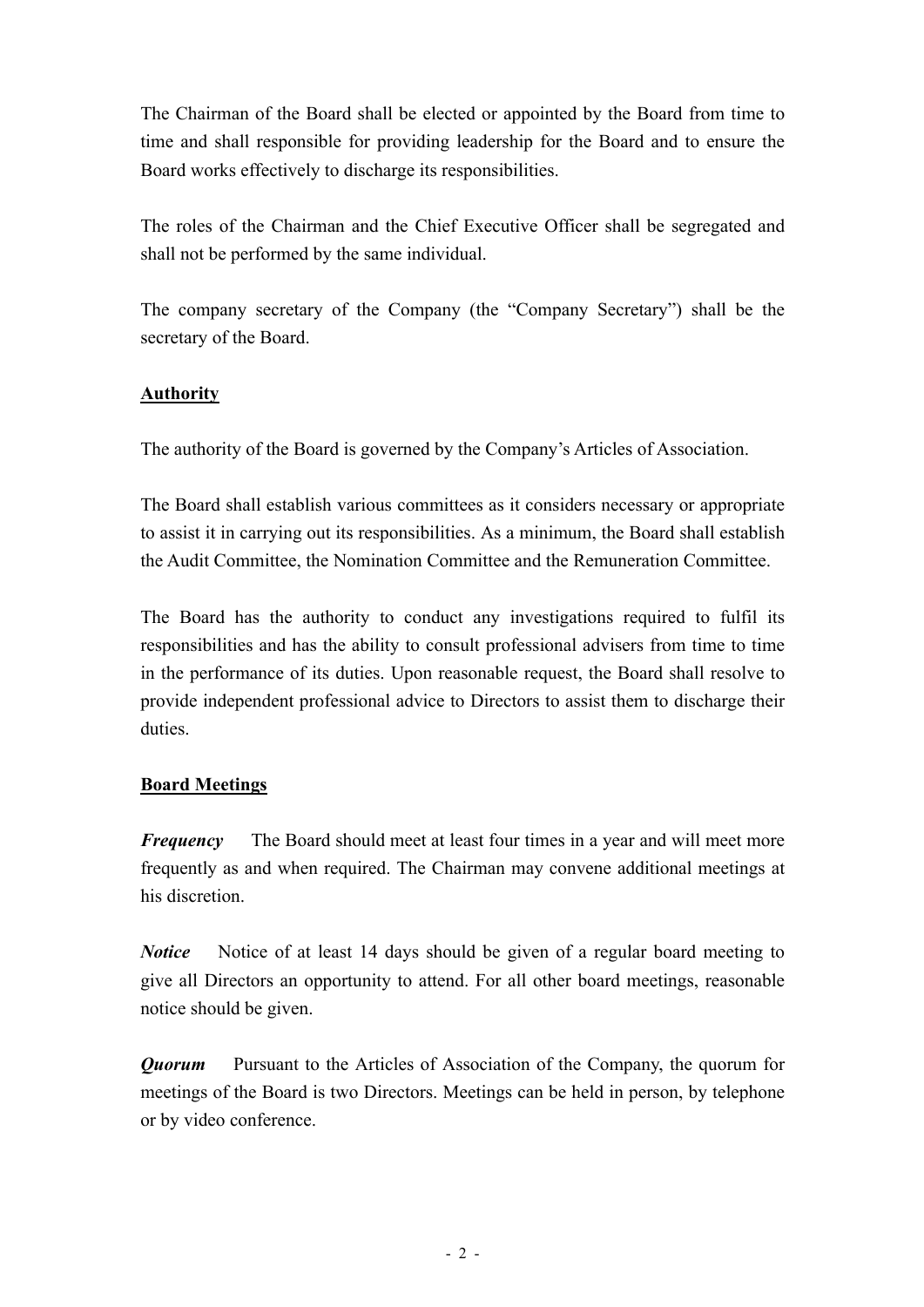*Proceedings* The Board proceedings shall be governed by the Company's Articles of Association.

*Attendance* Only Directors are entitled to attend the Board meetings. However, the Board may invite the following persons to attend the Board meetings, without the authority to vote, if it considers appropriate:

- Company Secretary; and
- any other officers of the Company.

# **Resolutions**

Resolutions of the Board shall be passed by a majority of votes and the Chairman shall have a second or casting vote in the case of an equality of votes, and this power shall be exercised at the Chairman's own discretion. Resolutions shall also be passed by way of unanimous resolutions in writing.

# **Minutes**

The secretary of the Board should keep full minutes of all Board meetings. Draft and final versions of minutes of the Board meetings should be sent to all Directors for their comment and records respectively, in both cases within a reasonable time after the meeting.

# **Duties and Responsibilities**

The duties of the Board shall include, but not limited to, the following:

- to manage the business of the Company and its subsidiaries (the "Group") in accordance with the Company's Articles of Association;
- to develop and review the Company's policies and practices on corporate governance and make recommendations;
- to review and monitor the training and continuous professional development of directors and senior management;